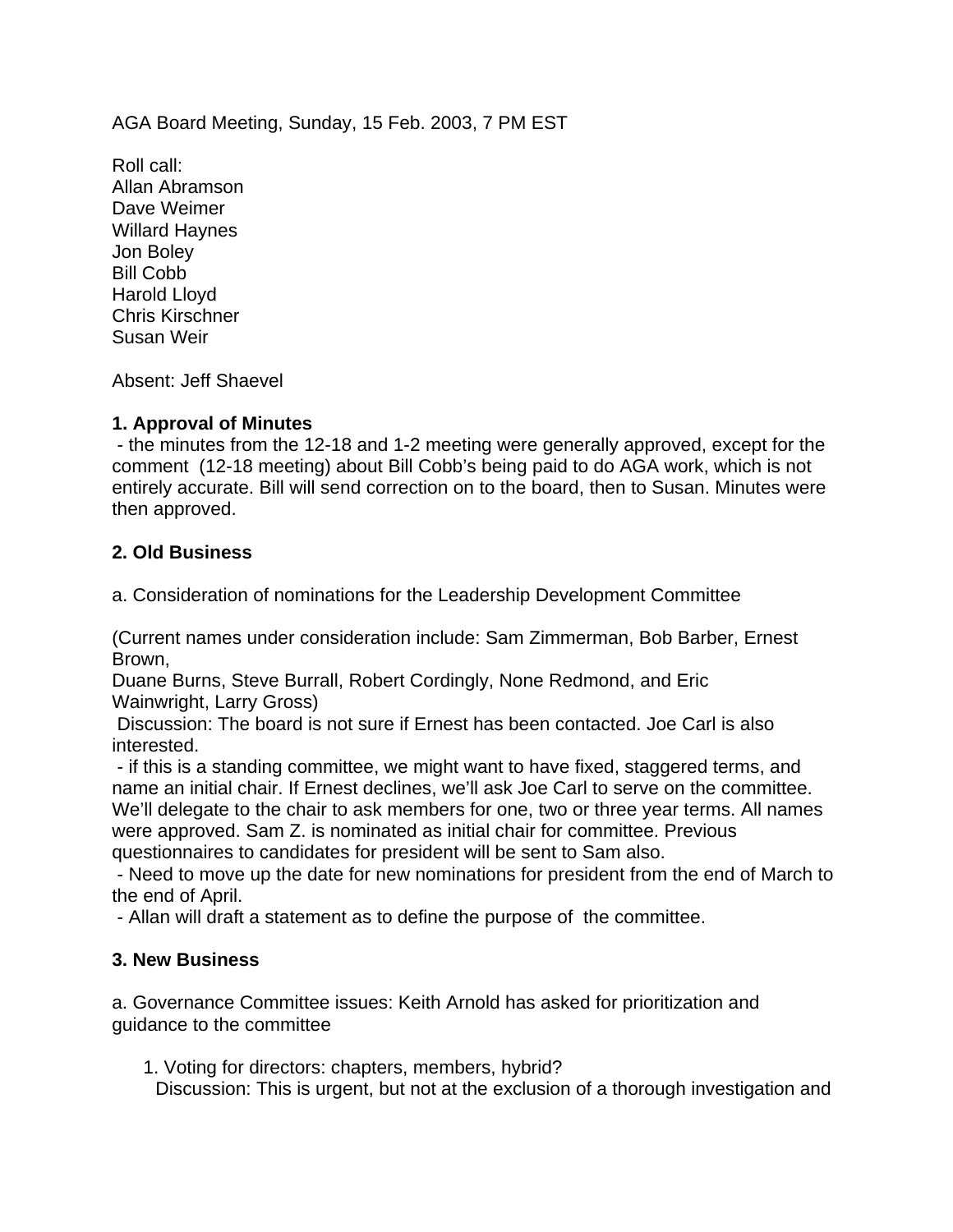report at the assembly. It was noted that at the last national meeting, a committee was formed to poll the chapters and membership about this issue, and see what the sentiment of the organization is, and come back with their results not later than the 2005 Congress. There was also some fear that this divisive issue should wait until we have recovered more completely from the recent crises. It was noted that we need to address both constituencies. Half our membership has no political power, yet chapters are the source of our strength. Some kind of hybrid is needed. We don't expect it to be ready for a decision before the upcoming Congress.

2. Regional representation of the Board

is linked to #3, see discussion below.

 3. Term of President (See attached discussion by Dave Weimer) Discussion: Board can always enact things as policy, does not have to be a by-law. Much discussion about whether the board or by law changes would be more appropriate. It was decided to table this until the next board meeting, ask for and refer to the advice of the governance committee as to this issue. the board may do a short term solution at the next meeting for the immediate presidential appointment coming up.

4. Director terms and recall procedures

5. Director replacement procedures

6. The Board's power of appointment and dismissal of Officers

Discussion: the above three are high priority. #4: we need to eliminate the "lame duck" period, to have elected members join the board immediately after election. #6: we need super majority to dismiss an officer.

 7. Role of the National Assembly Discussion: This is as important, but will take more time to address, not as urgent.

 8. Quorum for the Board Discussion: This is fairly easy to fix, also a high priority

 9. Respective roles of President and Board Discussion: Not sure what this means. Dropped.

 10. Do we need a dispute resolution/mediation committee? Discussion: It was decided to take this one off the governance committee's agenda, transferred to the board's agenda to pursue.

 11. Procedures for Presidential appointments Discussion: Also decided this should be a board issue to pursue.

### Other Discussion:

Other issues that have been raised : communication between board members and president, especially personnel appointments. George Zhou's recommendations for Ing policies are awaiting approval. David Dinhofer's nomination for fundraising committee. Location of Go Camp for 2005. None Redmond has raised the issues concerning the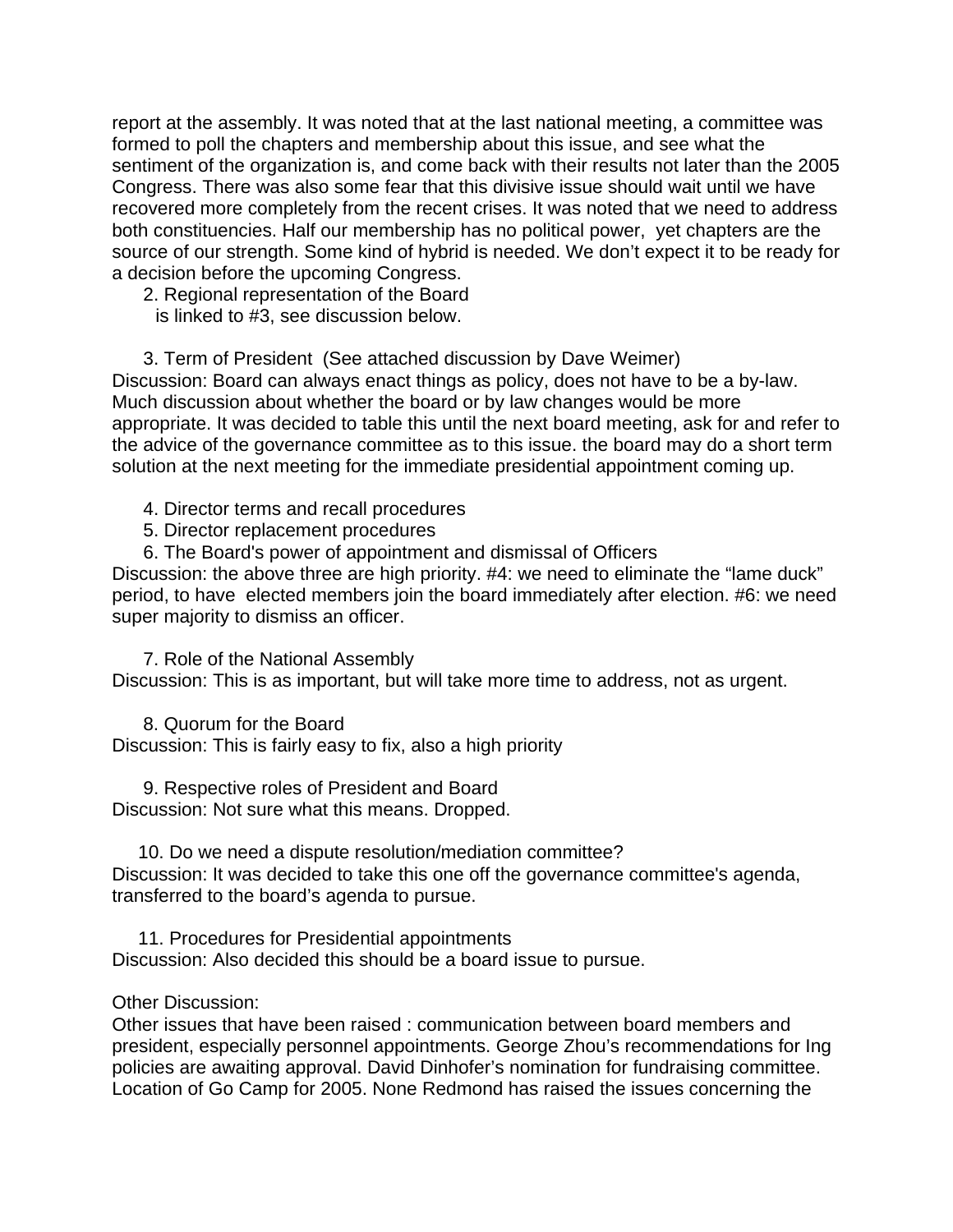children's room at Congress. Allan suggested we should refer this to the president. Also raised was the need to codify policies on who gets AGA 'benefits', such as: Congress fees being paid for some workers, overseas trips, hiring spouses for paid work, etc. Do we need a policy? Also brought up was the need for regular reports from committee chairs. On tournament software development: Chris Kubica is working on this. IGF meeting, do we send someone?

Allan:. Suggests the next meeting in three weeks., March 7

Meeting was then moved to closed session at 8:15 pm.

 NOT COVERED IN OPEN MEETING b. Finances

- 1. Diversification: fund-raising committee
- c. Legal
	- 1. Expectations of counsel
- d. Professionals
	- 1. AGA principles for representation at tournaments(See attachment)
	- 2. Goals for the relationship
	- 3. Strategy for positive relations
	- 4. NAMT status
	- 5. Upcoming international events
		- 6. Long-term planning, such as "League"

## e. Membership

- 1. Goals for growth
- 2. Preparing for Hikaru; reaching out to kids
- 3. Marketing issues and goals
- 4. Vision for the AGA web site
- f. Procedures

 1. Invite AGA officers to the Board meetings? Note that some have been invited by sending this agenda to them.

- g. Relationship with AGF
- 4. Open discussion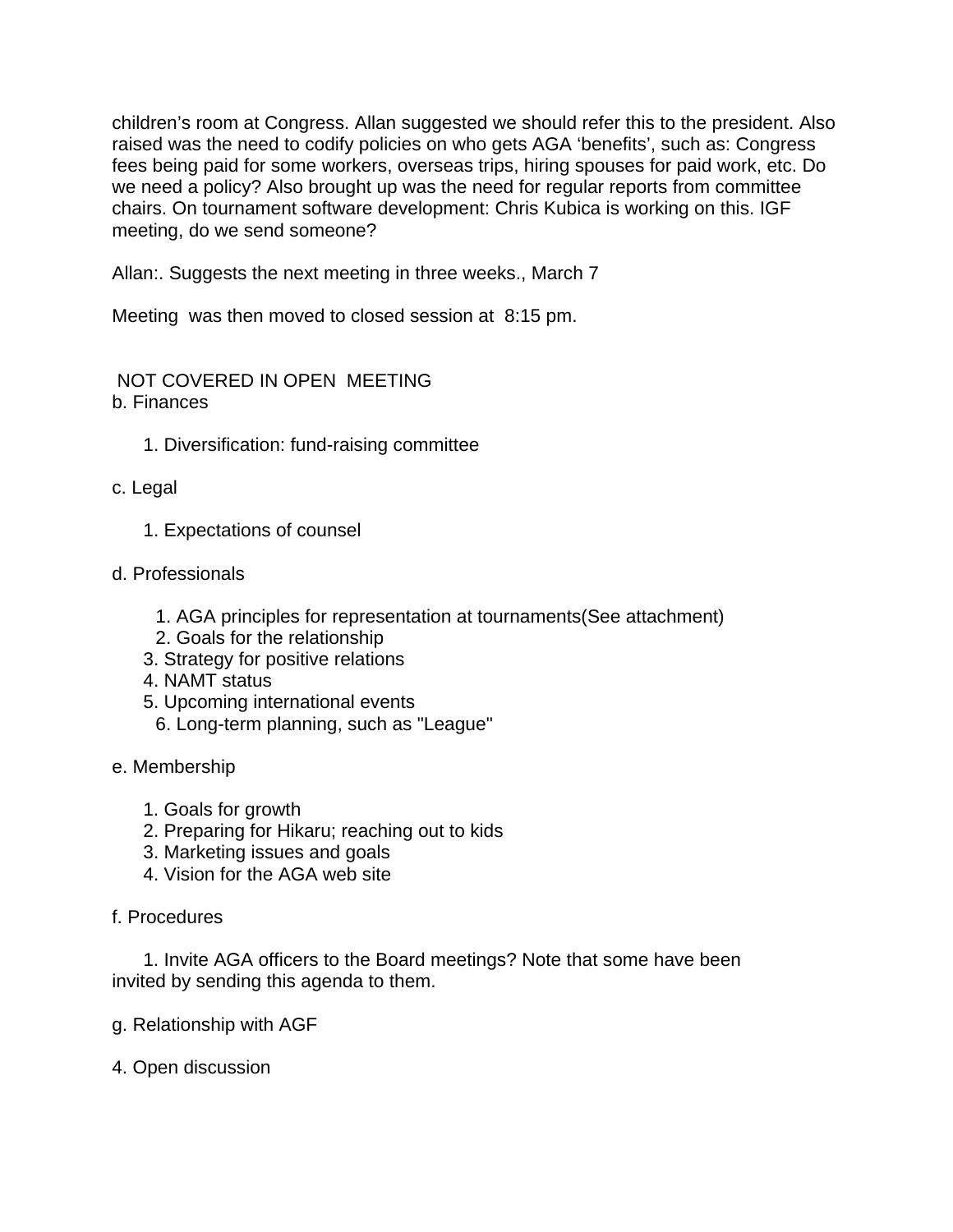5. Adjourn

6. Closed Session on Personnel

Allan

Attachment A: Dave Weimer's thoughts on Presidential term, as a starting point for the discussion; others have questioned a one-year term, for various reasons, so the discussion should be interesting!

"I will argue for a system in which we have people move through a series of chairs before they take a one-year term as president. The simplest version would be to have a president-select who serves during the one-year term of the current president before taking over for one year --- this is the system used in most of the professional associations to which I belong.

A more complicated version might have a two-step, two-year run-up, as is common in fraternal organizations. We might seek advice about this from the Leadership Development Committee, or we might discuss it among ourselves.

My motivation for advocating this sort of approach is based on three considerations. First, explicit fixed terms are one way to balance better the relationship between the board and president. Second, there is value to rotating more people through leadership positions and not burning them out to the extent that they are no longer likely to want to take leadership positions. Third, getting a president-select in place would provide help for the president and prepare the president-select to begin office with a sprint.

I don't think it is good to have a tournament --- say, choosing the president from among several VPs. Important that the succession be clear and certain so all involved can plan their activities. Basically, what I have in mind is a relay team of sprinters rather than a series of marathoners who carry a big burden for a long period."

Attachment B: Starting point for discussion of principles for professional representation at tournaments

1. Should the AGA initiate development of a specific statement of principles for professional representation at tournaments at this time, or should we start with a general statement of principles, and get more specific at some later date?

2. If we start with a general statement of principles, Dave Weimer has